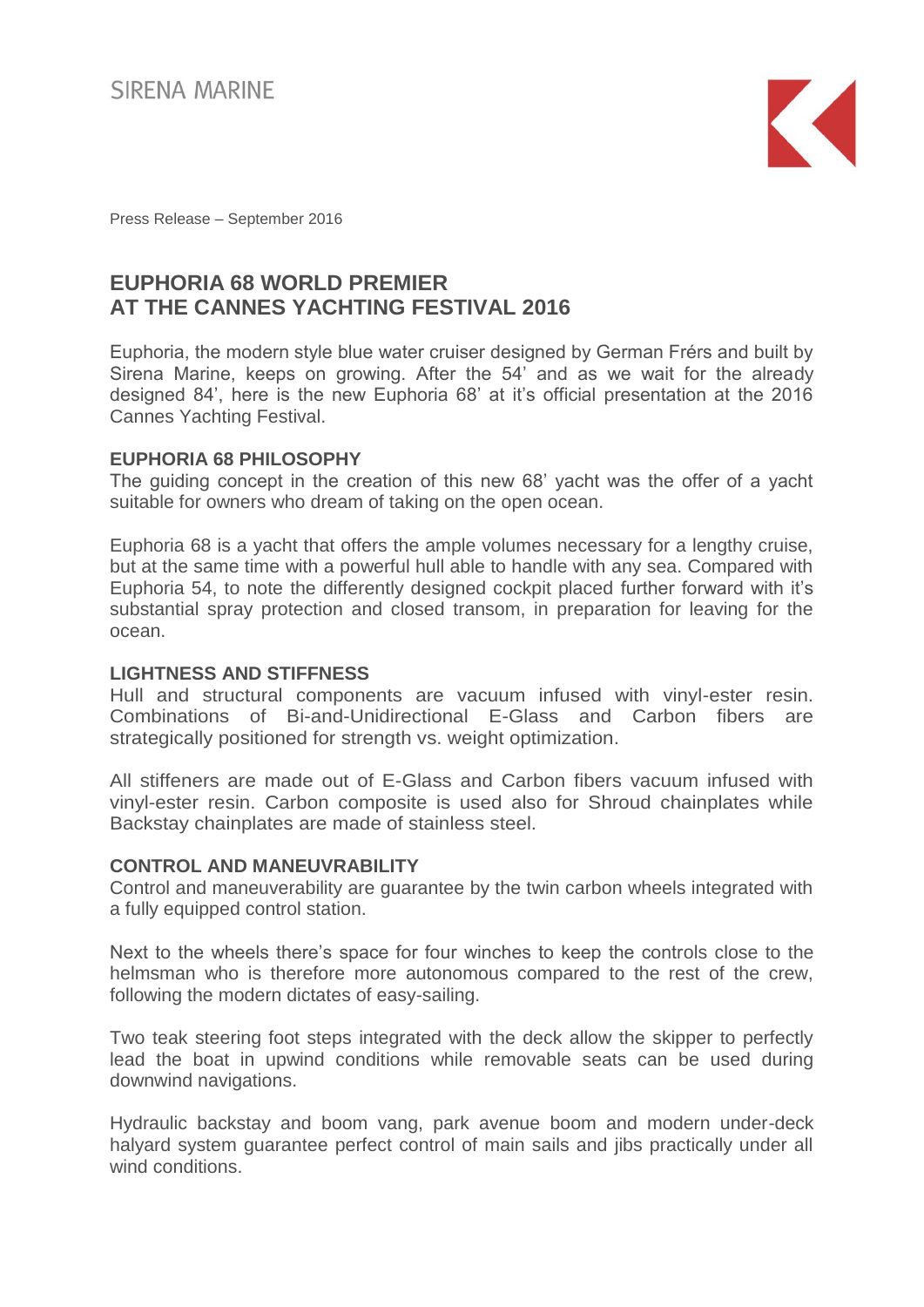

The twin rudders guarantee perfect control in any sea, not only when heeled well over but also when maneuvering in close quarters. 463 square meters of asymmetric spinnaker assure fun and power when off the wind.

## **EXTERNAL DESIGN AND COMFORT**

The streamlined cabin top hosts nine hatches that when combined with the eight portholes in the hull guarantee ample light and air below-deck. Forward there is lots of open space to relax and sunbath.

Hatches and teak on deck are perfectly fitting to create a full flush deck. The aesthetic effect, key value of Euphoria positioning, is obtained also by storing a large sprayhood (1,8m height x 3,1m large) in a dedicated teak covered hatch in front of the companionway when not in use.

The cockpit area (22 sqm) is designed to guarantee easiness of maneuvering and maximum comfort for guests during navigation. 10 sitting people can be easily accommodated on two over 2,80 meter benches that can be used as chase longues as well. The foldable table is sustained by two stainless steel legs and made up of foldable teak leaves so to provide easiness of movement when closed.

The carbon composite transom platform in teak is operated by a hydraulic system. It offers at the same time a fantastic entrance to the sea and the opportunity to directly access to a huge lazarette (discretely hidden when the platform is open) capable of hosting even a 2,6 length tender and other voluminous elements (i.e. bimini cockpit coverage solution).

# **GERMAN FRERS COMMENTS**

German Frers, who attended the launch ceremony, and sailed the brand new Euphoria 68 during her first trials, said: "*I am very pleased to have sailed the brand new Euphoria 68 during her first trials. The yacht construction it is top quality, and everything on board, sailing gear, rigging, deck equipment and ship's system worked without a flaw. She is fast, responsive, with good stability. Her clean decks and comfortable interiors are remarkably well executed and finished, the cockpit ample and well thought out. I feel very proud of this new model*."

## **CUSTOMIZED INTERIORS**

Created by Design Unlimited, the preliminary pictures taken in June, allow us to fully appreciate the below decks layout chosen by the owner of the first Euphoria 68'. The layout favors privacy, with the owner's aft cabin, separated from the crew quarters forward by the galley and crew area.

An extraordinary saloon area of over 22 sqm is the hearth of this project. Natural light, indirect led controlled lighting system, perfectly integrated within the saloon chart table and integrated Bose Audio system. Up-&down TV make this area a perfect corner during long lasting navigation. The ample windows provide incredible light for the dinette, finished with prestigious woods in a palette of light and natural colors making the area fresh and contemporary.